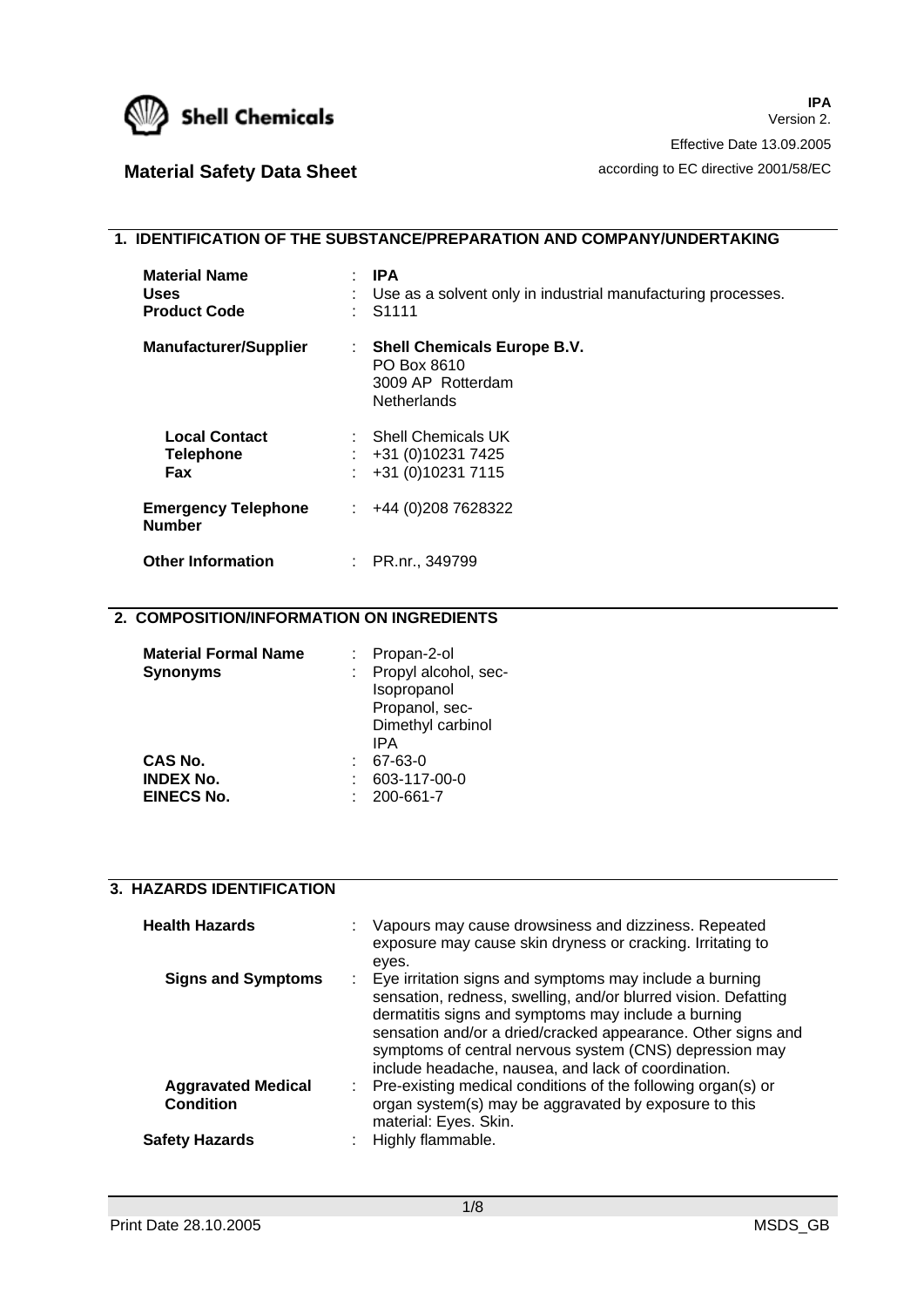

 **4. FIRST AID MEASURES** 

# **Material Safety Data Sheet according to EC directive 2001/58/EC**

| <b>4. IINOI AID MLAJUNLJ</b> |                                                                                                                                                                                             |
|------------------------------|---------------------------------------------------------------------------------------------------------------------------------------------------------------------------------------------|
| <b>General Information</b>   | In general no treatment is necessary, however, obtain medical<br>advice.                                                                                                                    |
| <b>Inhalation</b>            | : Remove to fresh air. If rapid recovery does not occur, transport<br>to nearest medical facility for additional treatment.                                                                 |
| <b>Skin Contact</b>          | : Remove contaminated clothing. Flush exposed area with water<br>and follow by washing with soap if available.                                                                              |
| <b>Eve Contact</b>           | : Immediately flush eyes with large amounts of water for at least<br>15 minutes while holding eyelids open. Transport to the<br>nearest medical facility for additional treatment.          |
| Ingestion                    | : If swallowed, do not induce vomiting: transport to nearest<br>medical facility for additional treatment. If vomiting occurs<br>spontaneously, keep head below hips to prevent aspiration. |
| <b>Advice to Physician</b>   | : Causes central nervous system depression. Consult a Poison<br>Control Centre for guidance.                                                                                                |

## **5. FIRE FIGHTING MEASURES**

Clear fire area of all non-emergency personnel.

| <b>Specific Hazards</b>                                                            |   | Carbon monoxide may be evolved if incomplete combustion<br>occurs. The vapour is heavier than air, spreads along the<br>ground and distant ignition is possible.                                              |
|------------------------------------------------------------------------------------|---|---------------------------------------------------------------------------------------------------------------------------------------------------------------------------------------------------------------|
| <b>Extinguishing Media</b>                                                         |   | Alcohol-resistant foam, water spray or fog. Dry chemical<br>powder, carbon dioxide, sand or earth may be used for small<br>fires only. Do not discharge extinguishing waters into the<br>aquatic environment. |
| <b>Unsuitable Extinguishing</b><br>Media                                           | ÷ | Do not use water in a jet.                                                                                                                                                                                    |
| <b>Protective Equipment for</b><br><b>Firefighters</b><br><b>Additional Advice</b> | ÷ | Wear full protective clothing and self-contained breathing<br>apparatus.<br>Keep adjacent containers cool by spraying with water.                                                                             |

## **6. ACCIDENTAL RELEASE MEASURES**

Observe all relevant local and international regulations.

**Protective measures** : Avoid contact with spilled or released material. Immediately remove all contaminated clothing. For guidance on selection of personal protective equipment see Chapter 8 of this Material Safety Data Sheet. For quidance on disposal of spilled material see Chapter 13 of this Material Safety Data Sheet. Shut off leaks, if possible without personal risks. Remove all possible sources of ignition in the surrounding area. Use appropriate containment (of product and fire fighting water) to avoid environmental contamination. Prevent from spreading or entering drains, ditches or rivers by using sand, earth, or other appropriate barriers. Attempt to disperse the vapour or to direct its flow to a safe location for example by using fog sprays. Take precautionary measures against static discharge. Ensure electrical continuity by bonding and grounding (earthing) all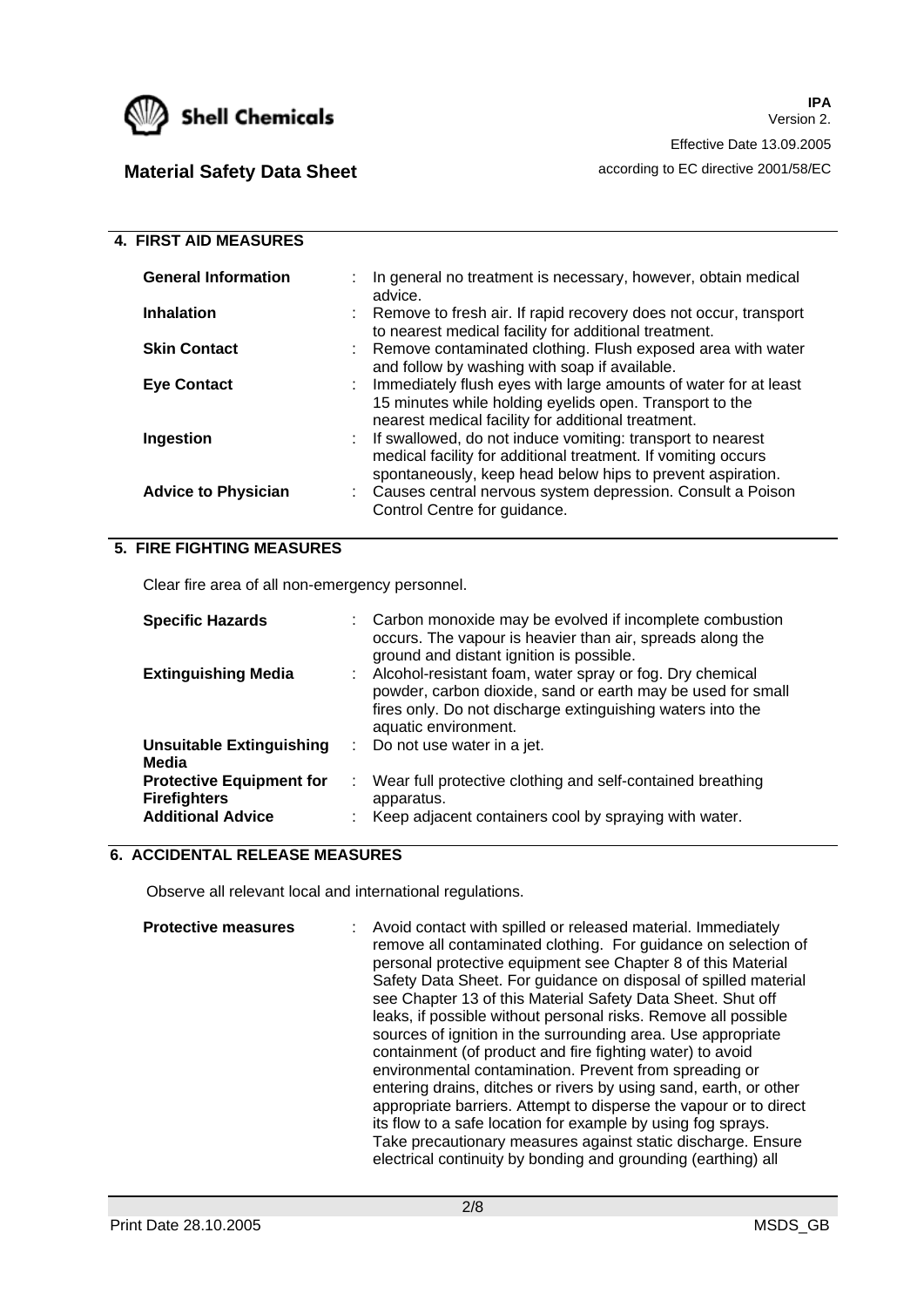

**IPA** Version 2. Effective Date 13.09.2005 **Material Safety Data Sheet according to EC directive 2001/58/EC** 

equipment. Monitor area with combustible gas indicator.

such as vacuum truck to a salvage tank for recovery or safe

**Clean Up Methods** : For large liquid spills (> 1 drum), transfer by mechanical means

| <b>Additional Advice</b>                               | disposal. Do not flush away residues with water. Retain as<br>contaminated waste. Allow residues to evaporate or soak up<br>with an appropriate absorbent material and dispose of safely.<br>Remove contaminated soil and dispose of safely.<br>For small liquid spills $(1 drum), transfer by mechanical meansto a labelled, sealable container for product recovery or safedisposal. Allow residues to evaporate or soak up with anappropriate absorbent material and dispose of safely. Removecontaminated soil and dispose of safely.See Chapter 13 for information on disposal. Notify authorities ifany exposure to the general public or the environment occursor is likely to occur. Vapour may form an explosive mixture withair.$ |
|--------------------------------------------------------|---------------------------------------------------------------------------------------------------------------------------------------------------------------------------------------------------------------------------------------------------------------------------------------------------------------------------------------------------------------------------------------------------------------------------------------------------------------------------------------------------------------------------------------------------------------------------------------------------------------------------------------------------------------------------------------------------------------------------------------------|
| 7. HANDLING AND STORAGE                                |                                                                                                                                                                                                                                                                                                                                                                                                                                                                                                                                                                                                                                                                                                                                             |
| <b>General Precautions</b>                             | Avoid breathing of or contact with material. Only use in well<br>ventilated areas. Wash thoroughly after handling. For<br>guidance on selection of personal protective equipment see<br>Chapter 8 of this Material Safety Data Sheet. Use the<br>information in this data sheet as input to a risk assessment of<br>local circumstances to help determine appropriate controls for<br>safe handling, storage and disposal of this material.                                                                                                                                                                                                                                                                                                 |
| <b>Handling</b>                                        | Electrostatic charges may be generated during pumping.<br>Electrostatic discharge may cause fire. Ensure electrical<br>continuity by bonding and grounding (earthing) all equipment.<br>Restrict line velocity during pumping in order to avoid<br>generation of electrostatic discharge (<= 10 m/sec). Avoid<br>splash filling. Do NOT use compressed air for filling,<br>discharging, or handling operations. Extinguish any naked<br>flames. Do Not smoke. Remove ignition sources. Avoid sparks.<br>Handling Temperature: Ambient.                                                                                                                                                                                                      |
| <b>Storage</b>                                         | Keep away from aerosols, flammables, oxidizing agents,<br>corrosives and from products harmful or toxic to man or to the<br>environment. Must be stored in a well-ventilated area, away<br>from sunlight, ignition sources and other sources of heat.<br>Storage Temperature: Ambient.                                                                                                                                                                                                                                                                                                                                                                                                                                                      |
| <b>Product Transfer</b>                                | Keep containers closed when not in use. Do not use<br>compressed air for filling, discharging or handling.                                                                                                                                                                                                                                                                                                                                                                                                                                                                                                                                                                                                                                  |
| <b>Recommended Materials</b>                           | For container paints, use epoxy paint, zinc silicate paint. For                                                                                                                                                                                                                                                                                                                                                                                                                                                                                                                                                                                                                                                                             |
| <b>Unsuitable Materials</b><br><b>Container Advice</b> | containers, or container linings use mild steel, stainless steel.<br>Aluminium if > 50 °C. Most plastics. Neoprene rubber.<br>Containers, even those that have been emptied, can contain<br>explosive vapours. Do not cut, drill, grind, weld or perform<br>similar operations on or near containers.                                                                                                                                                                                                                                                                                                                                                                                                                                       |
|                                                        |                                                                                                                                                                                                                                                                                                                                                                                                                                                                                                                                                                                                                                                                                                                                             |

# **8. EXPOSURE CONTROLS/PERSONAL PROTECTION**

### **Occupational Exposure Limits**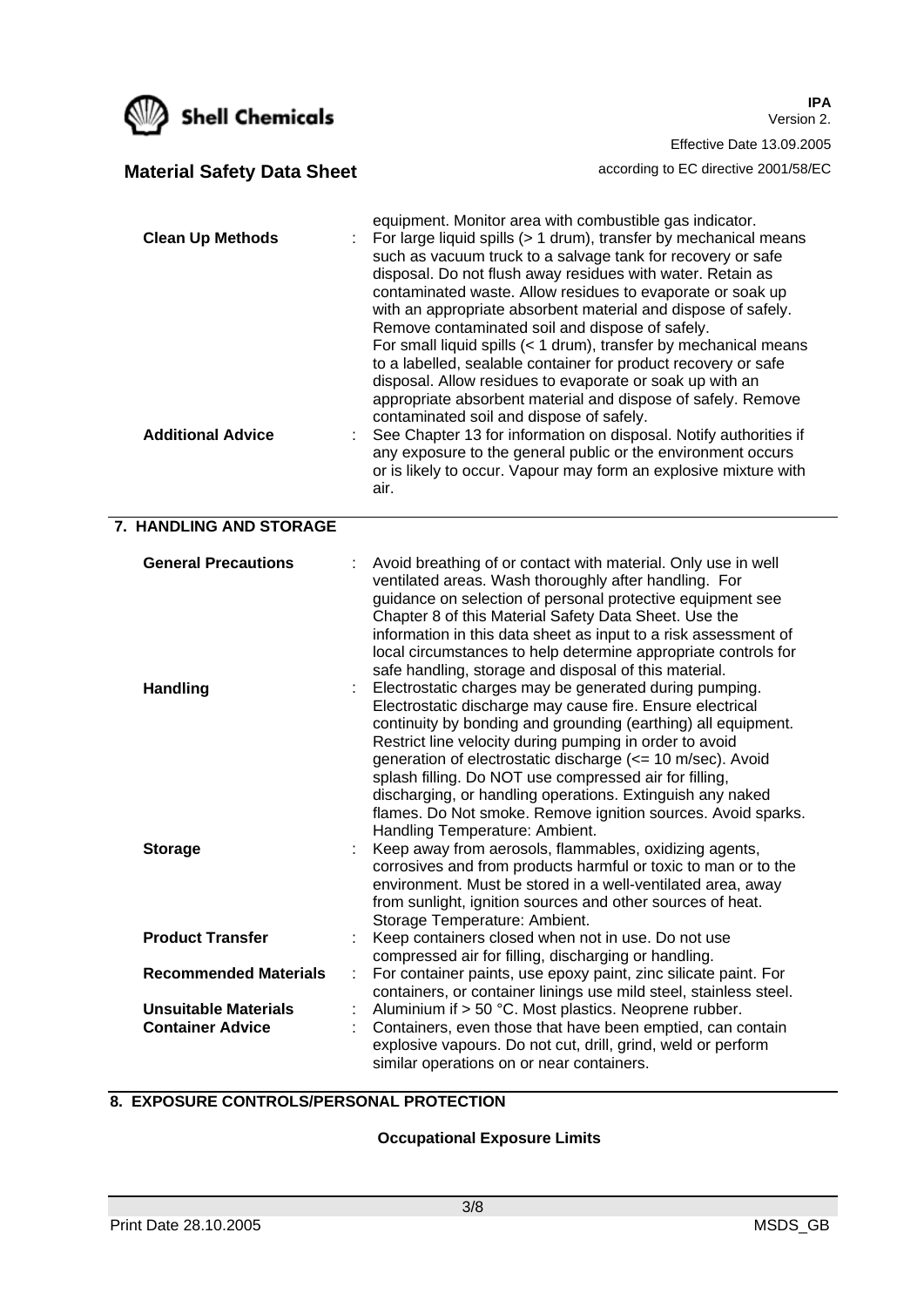

# **Material Safety Data Sheet according to EC directive 2001/58/EC**

UK Workplace Exposure Limits

| Isopropyl<br>Alcohol          | EH40 WEL                      | <b>TWA</b>  | 400 ppm                       | 999 mg/m3                                                |                                                                                                                                                                                                                                                                                                                                                                                                                                                                                                                                                                                                                                                                                                                                       |
|-------------------------------|-------------------------------|-------------|-------------------------------|----------------------------------------------------------|---------------------------------------------------------------------------------------------------------------------------------------------------------------------------------------------------------------------------------------------------------------------------------------------------------------------------------------------------------------------------------------------------------------------------------------------------------------------------------------------------------------------------------------------------------------------------------------------------------------------------------------------------------------------------------------------------------------------------------------|
|                               | EH40 WEL                      | <b>STEL</b> | 500 ppm                       | 1,250 mg/m3                                              |                                                                                                                                                                                                                                                                                                                                                                                                                                                                                                                                                                                                                                                                                                                                       |
|                               |                               |             |                               |                                                          |                                                                                                                                                                                                                                                                                                                                                                                                                                                                                                                                                                                                                                                                                                                                       |
| <b>Additional Information</b> |                               | toilet.     |                               |                                                          | Wash hands before eating, drinking, smoking and using the                                                                                                                                                                                                                                                                                                                                                                                                                                                                                                                                                                                                                                                                             |
| <b>Exposure Controls</b>      |                               |             |                               |                                                          | The level of protection and types of controls necessary will vary                                                                                                                                                                                                                                                                                                                                                                                                                                                                                                                                                                                                                                                                     |
|                               |                               |             | emergency use.                | based on a risk assessment of local circumstances.       | depending upon potential exposure conditions. Select controls<br>Appropriate measures include: Adequate explosion-proof<br>ventilation to control airborne concentrations below the<br>exposure guidelines/limits. Eye washes and showers for                                                                                                                                                                                                                                                                                                                                                                                                                                                                                         |
| <b>Personal Protective</b>    |                               | t.          |                               | Personal protective equipment (PPE) should meet          |                                                                                                                                                                                                                                                                                                                                                                                                                                                                                                                                                                                                                                                                                                                                       |
| <b>Equipment</b>              |                               |             |                               |                                                          | recommended national standards. Check with PPE suppliers.                                                                                                                                                                                                                                                                                                                                                                                                                                                                                                                                                                                                                                                                             |
| <b>Hand Protection</b>        | <b>Respiratory Protection</b> | ÷.<br>t.    |                               | air-filtering respirators are unsuitable (e.g., airborne | If engineering controls do not maintain airborne concentrations<br>to a level which is adequate to protect worker health, select<br>respiratory protection equipment suitable for the specific<br>conditions of use and meeting relevant legislation. Check with<br>respiratory protective equipment suppliers. Where air-filtering<br>respirators are suitable, select an appropriate combination of<br>mask and filter. Select a filter suitable for organic gases and<br>vapours [boiling point >65 °C (149 °F)] meeting EN141. Where<br>concentrations are high, risk of oxygen deficiency, confined<br>space) use appropriate positive pressure breathing apparatus.<br>Where hand contact with the product may occur the use of |
|                               |                               |             | suitable chemical protection: | suppliers. Contaminated gloves should be replaced.       | gloves approved to relevant standards (e.g. Europe: EN374,<br>US: F739) made from the following materials may provide<br>Longer term protection: Natural rubber. Butyl rubber. Incidental<br>contact/Splash protection: Neoprene rubber. Viton. Suitability<br>and durability of a glove is dependent on usage, e.g. frequency<br>and duration of contact, chemical resistance of glove material,<br>glove thickness, dexterity. Always seek advice from glove                                                                                                                                                                                                                                                                        |
| <b>Eye Protection</b>         |                               |             | Monogoggles (EN166)           | Chemical splash goggles (chemical monogoggles).          |                                                                                                                                                                                                                                                                                                                                                                                                                                                                                                                                                                                                                                                                                                                                       |
|                               | <b>Protective Clothing</b>    | resistant.  |                               |                                                          | Use protective clothing which is chemical resistant to this<br>material. Safety shoes and boots should also be chemical                                                                                                                                                                                                                                                                                                                                                                                                                                                                                                                                                                                                               |
| <b>Monitoring Methods</b>     |                               |             | analytical Methods            |                                                          | Monitoring of the concentration of substances in the breathing<br>zone of workers or in the general workplace may be required to<br>confirm compliance with an OEL and adequacy of exposure<br>controls. For some substances biological monitoring may also<br>be appropriate. Examples of sources of recommended air<br>monitoring methods are given below or contact supplier.<br>Further national methods may be available. National Institute of<br>Occupational Safety and Health (NIOSH), USA: Manual of<br>http://www.cdc.gov/niosh/nmam/nmammenu.html Occupational                                                                                                                                                            |

http://www.cdc.gov/niosh/nmam/nmammenu.html Occupational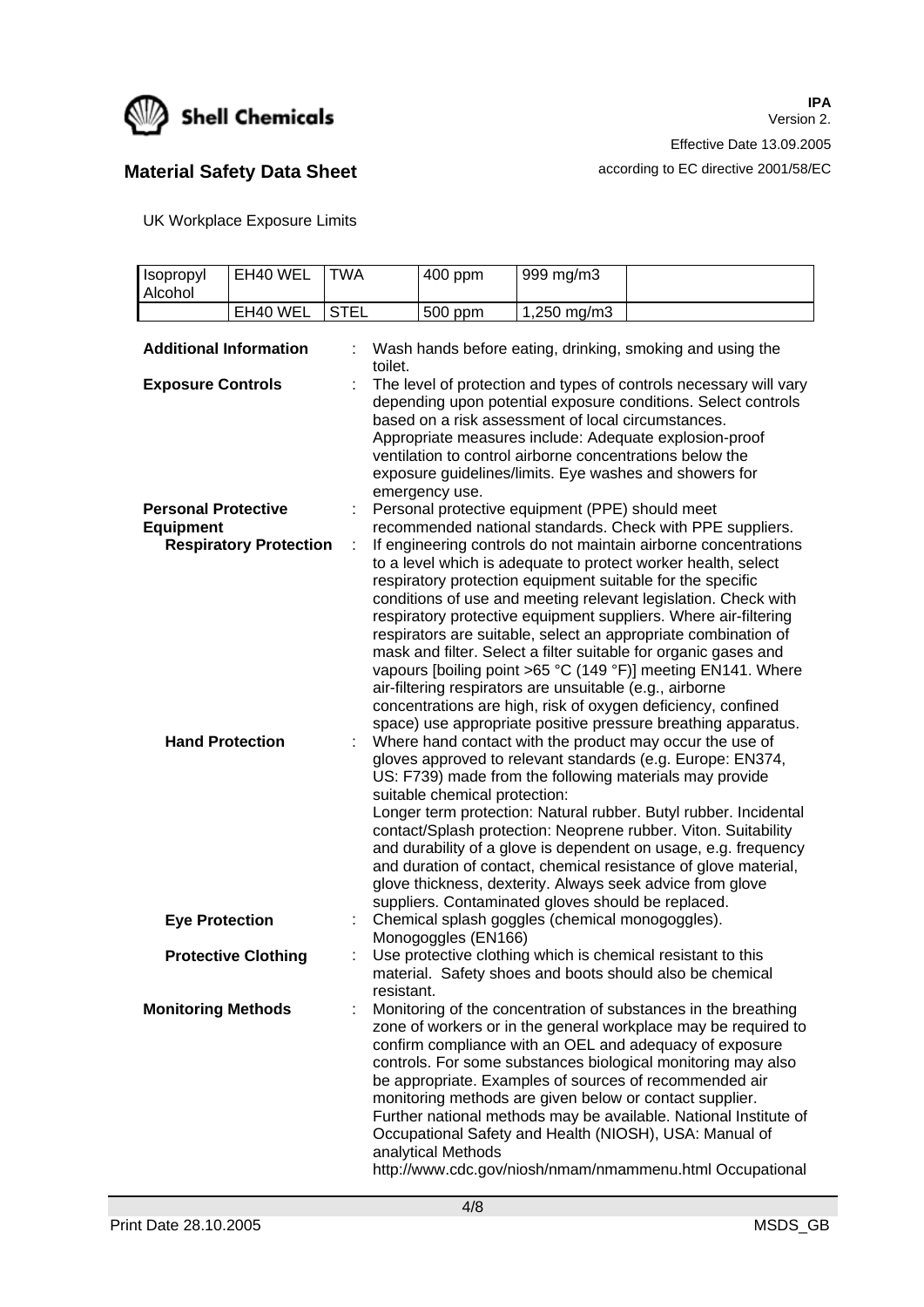

**IPA** Version 2. Effective Date 13.09.2005

# **Material Safety Data Sheet according to EC directive 2001/58/EC**

| <b>Environmental Exposure</b><br>Controls | Safety and Health Administration (OSHA), USA: Sampling and<br>Analytical Methods http://www.osha-<br>slc.gov/dts/sltc/methods/toc.html Health and Safety Executive<br>(HSE), UK: Methods for the Determination of Hazardous<br>Substances http://www.hsl.gov.uk/search.htm<br>: Local guidelines on emission limits for volatile substances must<br>be observed for the discharge of exhaust air containing vapour. |
|-------------------------------------------|---------------------------------------------------------------------------------------------------------------------------------------------------------------------------------------------------------------------------------------------------------------------------------------------------------------------------------------------------------------------------------------------------------------------|
|                                           |                                                                                                                                                                                                                                                                                                                                                                                                                     |

#### **9. PHYSICAL AND CHEMICAL PROPERTIES**

| Appearance                 | : Clear. Liquid.                      |
|----------------------------|---------------------------------------|
| Odour                      | : Characteristic.                     |
| Boiling point              | $: 82$ - 83 °C / 180 - 181 °F         |
| Melting / freezing point   | : -88 °C / -126 °F                    |
| Flash point                | : 12 °C / 54 °F (Abel)                |
| Explosion / Flammability   | : $2 - 12 \%$ (V)                     |
| limits in air              |                                       |
| Auto-ignition temperature  | : 425 °C / 797 °F (ASTM D-2155)       |
| Vapour pressure            | : $\,$ 4,100 Pa at 20 °C / 68 °F $\,$ |
| Specific gravity           | : $0.78 - 0.79$ at 20 °C / 68 °F      |
|                            |                                       |
| Water solubility           | : Completely miscible.                |
| Vapour density (air=1)     | : 2 at 20 °C / 68 °F                  |
| Volatile organic carbon    | $: 59.9 \% (EC/1999/13)$              |
| content                    |                                       |
| Evaporation rate (nBuAc=1) | : $1.5$ (ASTM D 3539, nBuAc=1)        |
|                            |                                       |

## **10. STABILITY AND REACTIVITY**

### **Stability** : Stable under normal conditions of use. Reacts with strong

|                               | oxidising agents. Reacts with strong acids.                                                                                                                                                                                        |
|-------------------------------|------------------------------------------------------------------------------------------------------------------------------------------------------------------------------------------------------------------------------------|
| <b>Conditions to Avoid</b>    | : Avoid heat, sparks, open flames and other ignition sources.                                                                                                                                                                      |
| <b>Materials to Avoid</b>     | : Strong oxidising agents. Strong acids.                                                                                                                                                                                           |
| <b>Hazardous</b>              | : Thermal decomposition is highly dependent on conditions. A                                                                                                                                                                       |
| <b>Decomposition Products</b> | complex mixture of airborne solids, liquids and gases, including<br>carbon monoxide, carbon dioxide and other organic compounds<br>will be evolved when this material undergoes combustion or<br>thermal or oxidative degradation. |

## **11. TOXICOLOGICAL INFORMATION**

| <b>Basis for Assessment</b><br><b>Acute Oral Toxicity</b><br><b>Acute Dermal Toxicity</b><br><b>Acute Inhalation Toxicity</b> | : Information given is based on product testing.<br>: Low toxicity: LD50 $>$ 2000 mg/kg, Rat<br>: Low toxicity: LD50 $>$ 2000 mg/kg, Rabbit<br>: Low toxicity: $LC50 > 20$ mg/l / 8 hours, Rat<br>High concentrations may cause central nervous system<br>depression resulting in headaches, dizziness and nausea;<br>continued inhalation may result in unconsciousness and/or |
|-------------------------------------------------------------------------------------------------------------------------------|---------------------------------------------------------------------------------------------------------------------------------------------------------------------------------------------------------------------------------------------------------------------------------------------------------------------------------------------------------------------------------|
| <b>Skin Irritation</b><br><b>Eve Irritation</b>                                                                               | death.<br>$:$ Not irritating to skin.<br>Prolonged/repeated contact may cause defatting of the skin<br>which can lead to dermatitis.<br>Irritating to eyes.                                                                                                                                                                                                                     |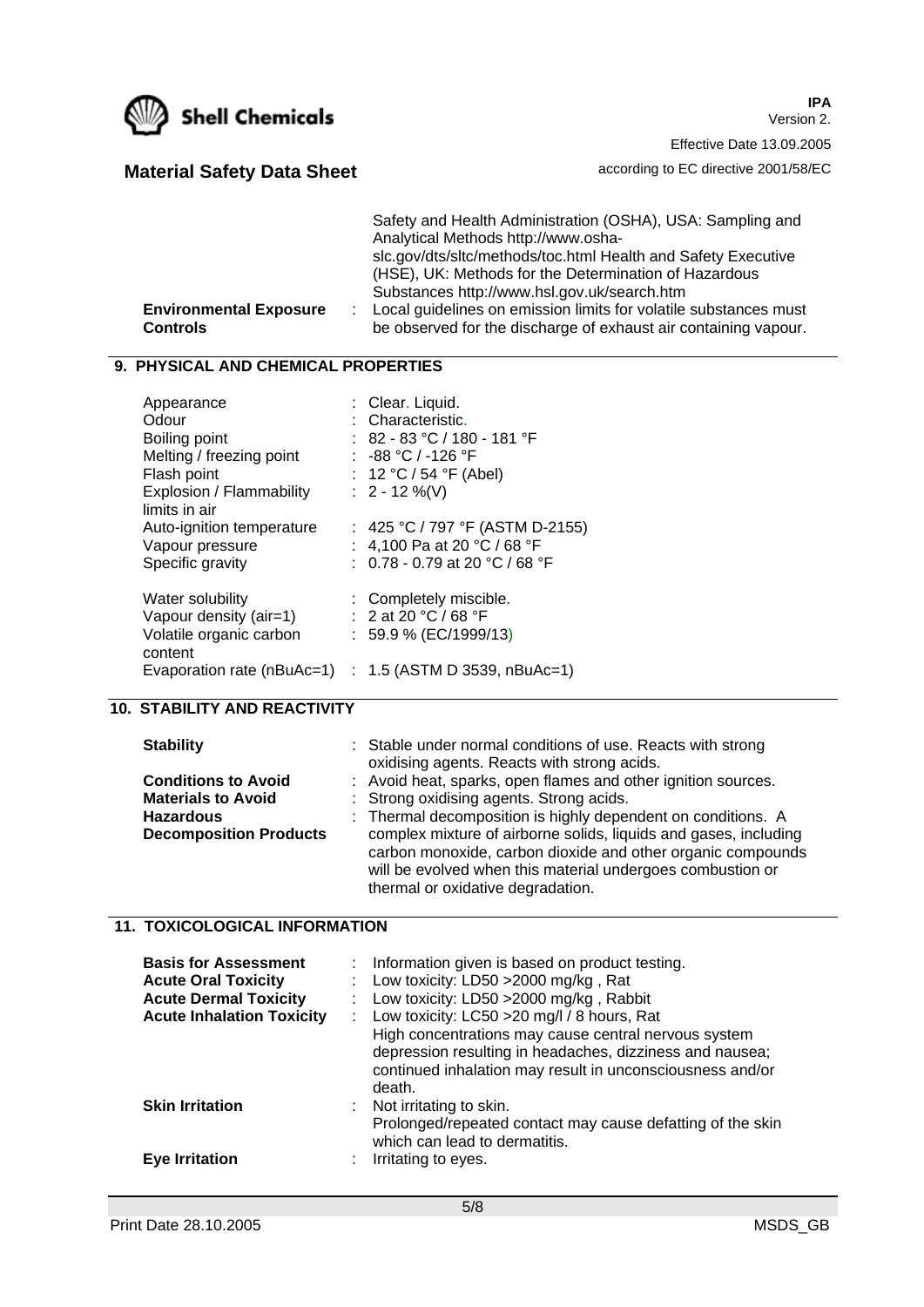

**IPA** Version 2.

Effective Date 13.09.2005

# **Material Safety Data Sheet according to EC directive 2001/58/EC**

| <b>Respiratory Irritation</b><br><b>Sensitisation</b><br><b>Mutagenicity</b><br>Carcinogenicity<br><b>Reproductive and</b><br><b>Developmental Toxicity</b><br><b>Additional Information</b><br><b>12. ECOLOGICAL INFORMATION</b> | Inhalation of vapours or mists may cause irritation to the<br>respiratory system.<br>Not a skin sensitiser.<br>Not mutagenic.<br>Not a carcinogen.<br>Causes foetotoxicity in animals at doses which are maternally<br>toxic.<br>Does not impair fertility.<br>Exposure may enhance the toxicity of other materials. |
|-----------------------------------------------------------------------------------------------------------------------------------------------------------------------------------------------------------------------------------|----------------------------------------------------------------------------------------------------------------------------------------------------------------------------------------------------------------------------------------------------------------------------------------------------------------------|
|                                                                                                                                                                                                                                   |                                                                                                                                                                                                                                                                                                                      |
| <b>Acute Toxicity</b>                                                                                                                                                                                                             |                                                                                                                                                                                                                                                                                                                      |
| <b>Fish</b>                                                                                                                                                                                                                       | Low toxicity: $LC/EC/IC50 > 100$ mg/l                                                                                                                                                                                                                                                                                |
| <b>Aquatic Invertebrates</b>                                                                                                                                                                                                      | Low toxicity: $LC/EC/IC50 > 1000$ mg/l                                                                                                                                                                                                                                                                               |
| Algae                                                                                                                                                                                                                             | Expected to have low toxicity: LC/EC/IC50 > 1000 mg/l                                                                                                                                                                                                                                                                |
| <b>Microorganisms</b>                                                                                                                                                                                                             | Low toxicity: LC/EC/IC50 > 1000 mg/l                                                                                                                                                                                                                                                                                 |
| <b>Mobility</b>                                                                                                                                                                                                                   | Dissolves in water.                                                                                                                                                                                                                                                                                                  |
|                                                                                                                                                                                                                                   | If product enters soil, it will be highly mobile and may                                                                                                                                                                                                                                                             |
|                                                                                                                                                                                                                                   | contaminate groundwater.<br>Readily biodegradable meeting the 10 day window criterion.                                                                                                                                                                                                                               |
| Persistence/degradability                                                                                                                                                                                                         | Oxidises rapidly by photo-chemical reactions in air.                                                                                                                                                                                                                                                                 |
| <b>Bioaccumulation</b>                                                                                                                                                                                                            | Not expected to bioaccumulate significantly.                                                                                                                                                                                                                                                                         |
|                                                                                                                                                                                                                                   |                                                                                                                                                                                                                                                                                                                      |
| <b>13. DISPOSAL CONSIDERATIONS</b>                                                                                                                                                                                                |                                                                                                                                                                                                                                                                                                                      |
|                                                                                                                                                                                                                                   |                                                                                                                                                                                                                                                                                                                      |
| <b>Material Disposal</b>                                                                                                                                                                                                          | Recover or recycle if possible. It is the responsibility of the                                                                                                                                                                                                                                                      |
|                                                                                                                                                                                                                                   | waste generator to determine the toxicity and physical                                                                                                                                                                                                                                                               |
|                                                                                                                                                                                                                                   | properties of the material generated to determine the proper                                                                                                                                                                                                                                                         |
|                                                                                                                                                                                                                                   | waste classification and disposal methods in compliance with                                                                                                                                                                                                                                                         |
|                                                                                                                                                                                                                                   | applicable regulations.                                                                                                                                                                                                                                                                                              |
| <b>Container Disposal</b>                                                                                                                                                                                                         | Drain container thoroughly. After draining, vent in a safe place<br>away from sparks and fire. Residues may cause an explosion                                                                                                                                                                                       |
|                                                                                                                                                                                                                                   | hazard. Do not puncture, cut or weld uncleaned drums. Send                                                                                                                                                                                                                                                           |
|                                                                                                                                                                                                                                   | to drum recoverer or metal reclaimer.                                                                                                                                                                                                                                                                                |
| <b>Local Legislation</b>                                                                                                                                                                                                          | Disposal should be in accordance with applicable regional,                                                                                                                                                                                                                                                           |
|                                                                                                                                                                                                                                   | national, and local laws and regulations. Local regulations may                                                                                                                                                                                                                                                      |
|                                                                                                                                                                                                                                   | be more stringent than regional or national requirements and                                                                                                                                                                                                                                                         |
|                                                                                                                                                                                                                                   | must be complied with.                                                                                                                                                                                                                                                                                               |
|                                                                                                                                                                                                                                   |                                                                                                                                                                                                                                                                                                                      |

## **14. TRANSPORT INFORMATION**

**ADR** 

| Class                       | : 3             |
|-----------------------------|-----------------|
| Packing group               | : II            |
| <b>Classification code</b>  | : F1            |
| Hazard indentification no.  | $\therefore$ 33 |
| UN No.                      | : 1219          |
| Danger label (primary risk) | $\therefore$ 3  |
| Proper shipping name        | : ISOPROPANOL   |

#### **RID**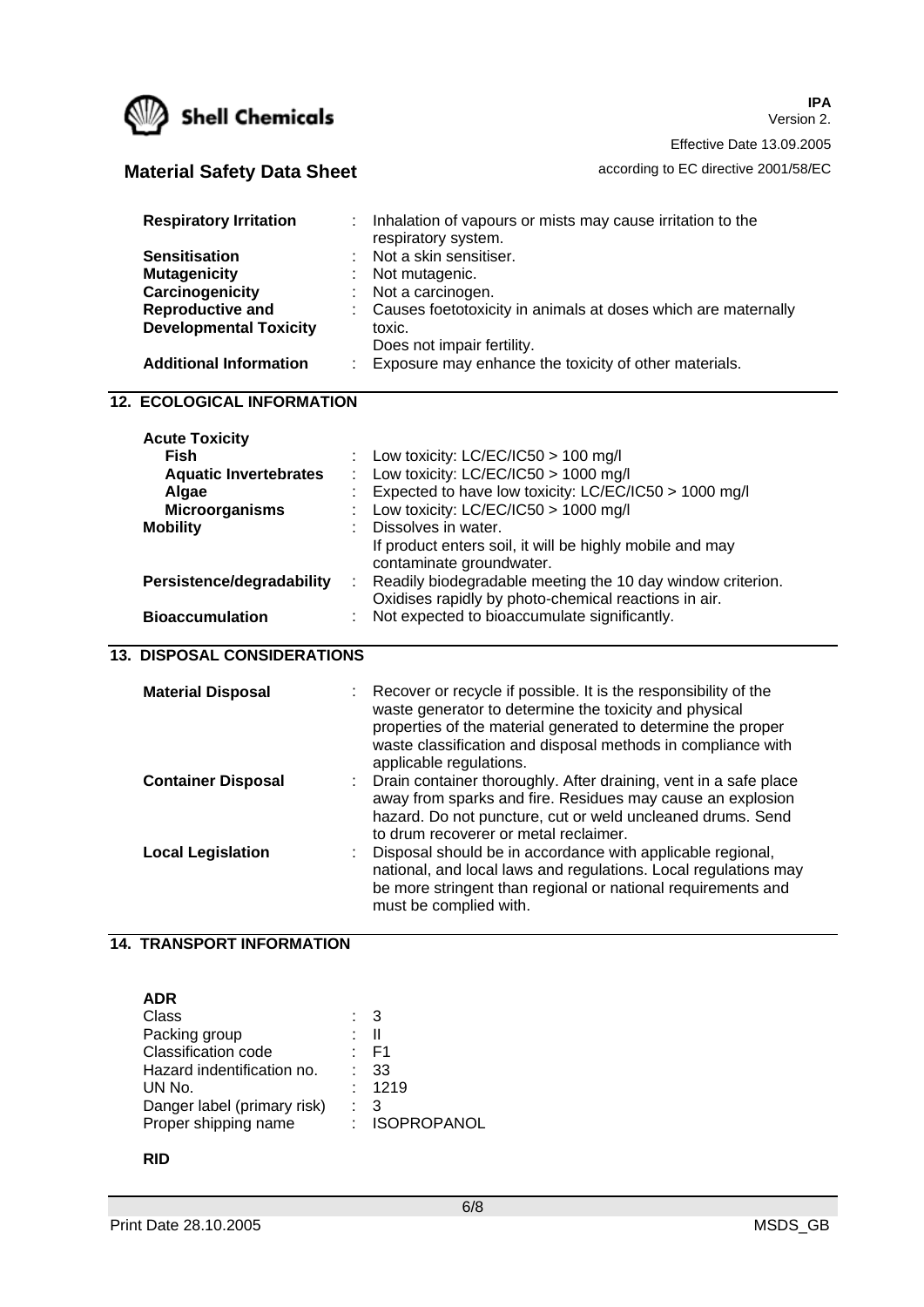

**IPA** Version 2. Effective Date 13.09.2005

# **Material Safety Data Sheet according to EC directive 2001/58/EC**

| Class<br>Packing group<br>Classification code<br>Hazard indentification no.<br>UN No.<br>Danger label (primary risk) | $\therefore$ 3<br>• II<br>· F1<br>-33<br>: 1219<br>3 |
|----------------------------------------------------------------------------------------------------------------------|------------------------------------------------------|
| Proper shipping name                                                                                                 | : ISOPROPANOL                                        |

#### **IMDG**

| Identification number | UN 1219            |
|-----------------------|--------------------|
| Proper shipping name  | <b>ISOPROPANOL</b> |
| Class / Division      | 3                  |
| Packing group         | н                  |
| Marine pollutant:     | Nο                 |

#### **IATA (Country variations may apply)**

|      | : 1219         |
|------|----------------|
|      | : Isopropanol  |
|      | $\therefore$ 3 |
| * II |                |
|      |                |

## **15. REGULATORY INFORMATION**

The regulatory information is not intended to be comprehensive. Other regulations may apply to this material.

| EC Label Name            | : ISOPROPYL ALCOHOL                 |                                                                 |
|--------------------------|-------------------------------------|-----------------------------------------------------------------|
| EC label/EC Number       | $: 200 - 661 - 7$                   |                                                                 |
| <b>EC Classification</b> | Highly flammable. Irritant.         |                                                                 |
| <b>EC Annex I Number</b> | $: 603-117-00-0$                    |                                                                 |
| <b>EC Symbols</b>        | F Highly flammable.                 |                                                                 |
|                          | Xi Irritant.                        |                                                                 |
| <b>EC Risk Phrases</b>   | : R11 Highly flammable.             |                                                                 |
|                          | R36 Irritating to eyes.             |                                                                 |
|                          |                                     | R67 Vapours may cause drowsiness and dizziness.                 |
| <b>EC Safety Phrases</b> | : S7 Keep container tightly closed. |                                                                 |
|                          |                                     | S16 Keep away from sources of ignition - No smoking.            |
|                          |                                     | S24/25 Avoid contact with skin and eyes.                        |
|                          |                                     | S26 In case of contact with eyes, rinse immediately with plenty |
|                          | of water and seek medical advice.   |                                                                 |
| <b>AICS</b>              | : Listed.                           |                                                                 |
| <b>DSL</b>               | Listed.                             |                                                                 |
| INV (CN)                 | Listed.                             |                                                                 |
| ENCS (JP)                | Listed.                             | $(2)-207$                                                       |
| ISHL (JP)                | Listed.                             | $2-(8)-319$                                                     |
| <b>TSCA</b>              | Listed.                             |                                                                 |
| <b>EINECS</b>            | Listed.                             | 200-661-7                                                       |
| KECI (KR)                | Listed.                             | KE-29363                                                        |
| PICCS (PH)               | Listed.                             |                                                                 |
|                          |                                     |                                                                 |

National Legislation